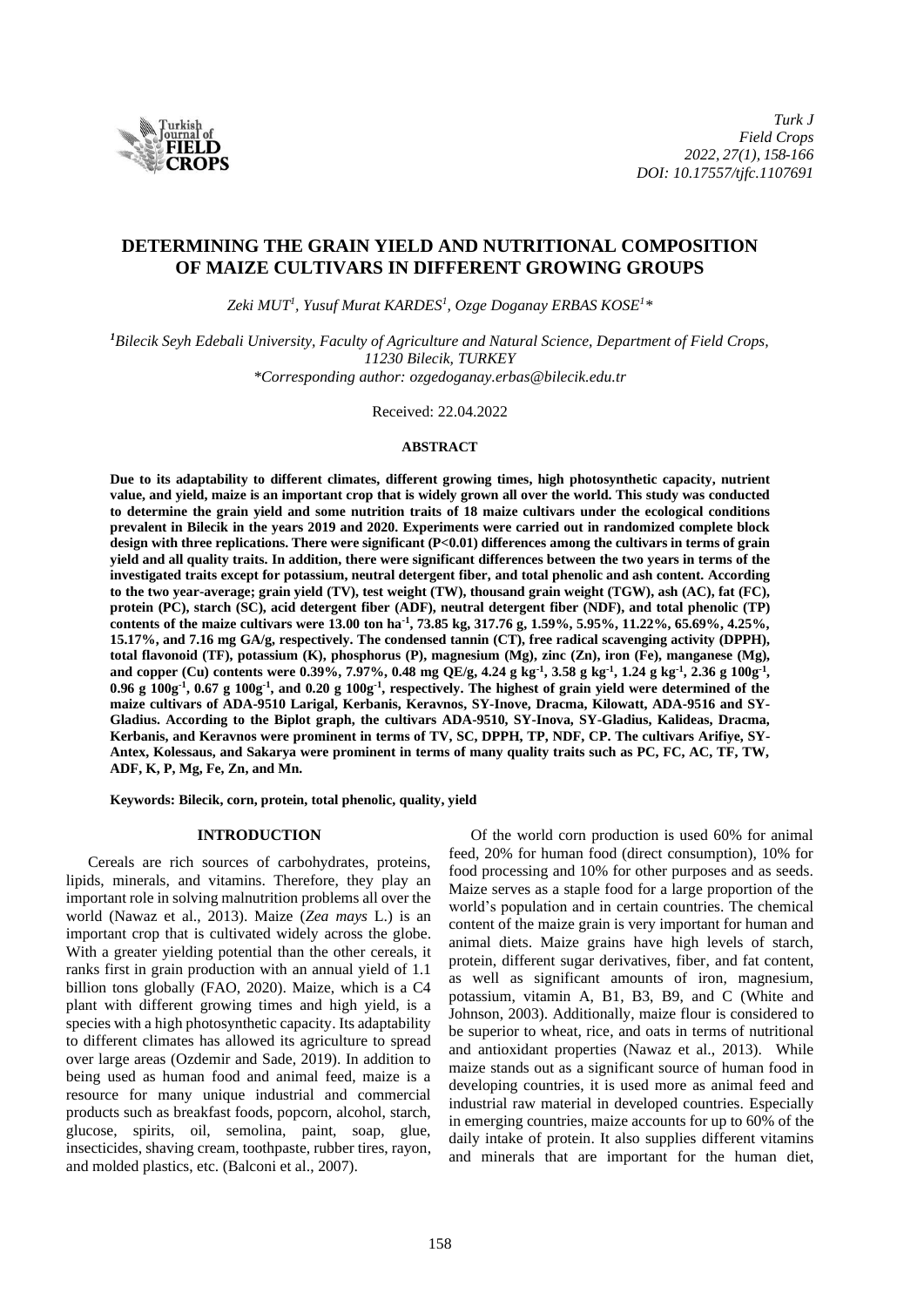particularly for children, the elderly, and pregnant women (Ozcan, 2009).

A significant number of metabolic disorders and diseases result from malnutrition. Considering that the vast majority of the global population consumes maize as the main bread grain, more detailed knowledge of the nutritional properties of maize cultivars will be beneficial in the production of maize with improved nutritional quality (Ndukwe et al., 2015).

Worldwide research shows that the global agricultural crop production must be doubled by 2050 to meet the growing demand driven by population growth, dietary changes, and biofuel consumption (Akgun et al., 2019). The two ways generally adopted to meet these increasing demands are expanding the cultivation areas and increasing the yield to be obtained per unit area. As with many cultivated plants in the world, it is not possible to expand maize cultivation areas any further. Because the final limit has already been reached in agricultural fields that can be cultivated. Thus, it is evident that corn production can be enhanced only by increasing the yield per unit area. To this end, in addition to determining the appropriate cultivation techniques, it is necessary to develop high-yielding and high-quality cultivars that can adapt to the conditions of the region they are grown (Uysal, 2019).

The purpose of this study was to investigate the grain yield and nutritional content per grain in 18 maize cultivars of different maturity groups.

## **MATERIALS AND METHODS**

### *Plant Materials and Field Experiments*

In this study, a total of eighteen different maize cultivars registered in various institutions and organizations in Turkey were used (Table 1). This study was carried out in the field of the Agricultural Research and Application Center of the Faculty of Agriculture and Natural Sciences, Bilecik Seyh Edebali University (30° 10´ N, 40° 11´ E and 500 m) in the years 2019 and 2020.

| Cultivar name | FAO group  | <b>Registration date</b> | Name of institution and organization     |
|---------------|------------|--------------------------|------------------------------------------|
| AGA           | 720        | 2015                     | Sakarya Maize Research Institute, Turkey |
| Samada-07     | 700        | 2009                     | Sakarya Maize Research Institute, Turkey |
| Keraynos      | 700        | 2020                     | KWS, Turkey                              |
| Kilowatt      | 700        | 2013                     | KWS, Turkey                              |
| Kolessous     | 680        | 2012                     | <b>KWS, Turkey</b>                       |
| Sakarya       | 650        | 2005                     | Sakarya Maize Research Institute, Turkey |
| Arifiye       | 650        | 1972                     | Sakarya Maize Research Institute, Turkey |
| Ada-523       | 650        | 2000                     | Sakarya Maize Research Institute, Turkey |
| Ada-9516      | 650        | 2000                     | Sakarya Maize Research Institute, Turkey |
| Ada-9510      | 650        | 2000                     | Sakarya Maize Research Institute, Turkey |
| Larigal       | 600        | 2006                     | Sakarya Maize Research Institute, Turkey |
| SY-Gladius    | 600        | 2019                     | Sygenta, Turkey                          |
| Kerbanis      | 550        | 2013                     | KWS, Turkey                              |
| SY-Inove      | 450        | 2015                     | Sygenta, Turkey                          |
| <b>Dracma</b> | 450        | 1998                     | Sygenta, Turkey                          |
| SY-Antex      | 400        | 2018                     | Sygenta, Turkey                          |
| Kalideas      | 250        | 2016                     | KWS, Turkey                              |
| Simpatico     | <b>200</b> | 2021                     | KWS, Turkey                              |

**Table 1.** FAO groups and institutions/organizations of the cultivars used in the trials

The climate data for 2019 and 2020 were obtained from the Turkish State Meteorological Service and are given in Table 2. While the average temperature for long years was 21.0 °C, it was determined to be 20.8 °C and 20.7 °C for 2019 and 2020, respectively. The total rainfall for 2019, 2020, and long years were determined to be 182.4 mm, 229.0 mm, and 206.9 mm, respectively. In addition, the average relative humidity in 2019, 2020, and long years was 64.0%, 63.8%, and 62.8%, respectively.

The soil at the trial site had similar physical and chemical properties in both 2019 and 2020. The physical soil characteristics showed that the soil texture was loamy sand with low organic matter and clay. The trials were performed in the soil with the following characteristics: 2.18  $dSm^{-1}$  slightly salty, 7.72 pH, 1617 kg ha<sup>-1</sup>

exchangeable potassium  $(K_2O)$  content, 254 kg ha<sup>-1</sup> available phosphorus content  $(P_2O_5)$ , and 1.32% organic matter.

In the trials, sowing was done on May 3, 2019 in the first year, and on May 6, 2020 in the second year in randomized blocks design with three replications. Each plot consisted of 4 rows that were 5 m in length and 70 cm apart from each other. In the trials, the distance between the plots was 1 meter and the blocks were 2 meters apart from each other. The number of seeds was calculated as 80000 seeds per hectare. Based on the soil analysis results, all the plots in the trials were fertilized with 39.1 kg N and 100 kg  $P_2O_5$ per ha<sup>-1</sup> (di-ammonium phosphate) during sowing. When the plants are 40-50 cm (V4- V6 leaf stage), urea (% 46 N) fertilizer was divided into two parts and given to the soil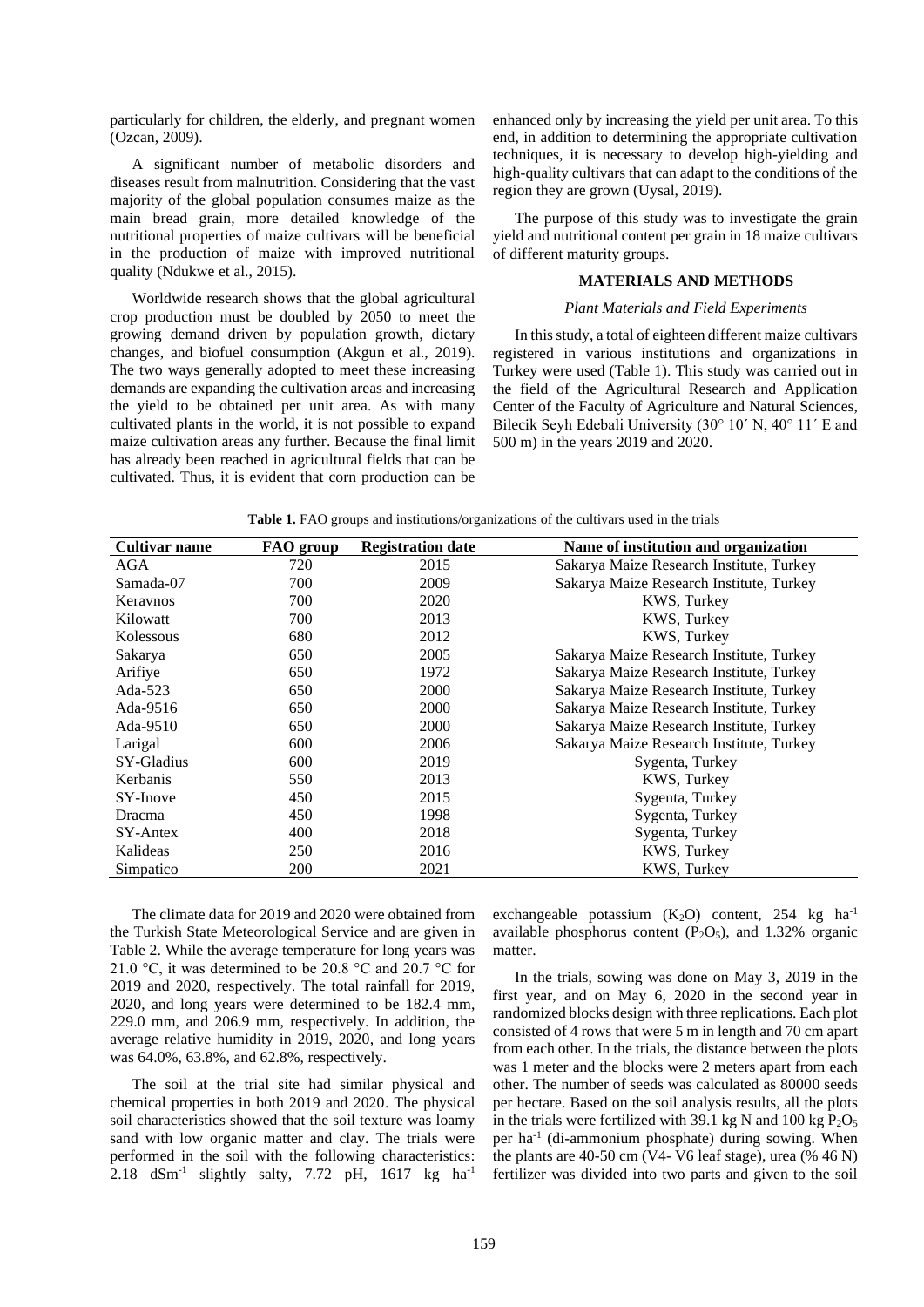during the first hoeing and throat filling. The total rate of N applied was  $200 \text{ kg} \text{ ha}^{-1}$ . In the experiment, drip irrigation system was used, and irrigation was applied at weekly intervals or as needed. All cultivars were given the same amount of water at the same time. Pest and weed controls were performed according to general local practices and

recommendations. Ten plants were randomly selected per plot to determine the yield and quality traits. Harvesting was done by hand (on Oct 5 2019 in the first year and on Oct 7 2020 in the second year) after the sheath of the cob had dried completely.

| <b>Months</b>    |      | Temperature $(^{\circ}C)$ |      |       | Rainfall (mm) |       | Relative humidity $(\% )$ |      |      |  |
|------------------|------|---------------------------|------|-------|---------------|-------|---------------------------|------|------|--|
|                  | LY   | 2019                      | 2020 | LY    | 2019          | 2020  | LY                        | 2019 | 2020 |  |
| <b>May</b>       | 16.1 | 16.7                      | 17.5 | 47.7  | 55.2          | 35.0  | 64.5                      | 62.0 | 60.1 |  |
| June             | 19.9 | 19.8                      | 19.0 | 39.3  | 139.1         | 62.4  | 62.0                      | 59.7 | 68.0 |  |
| July             | 21.7 | 22.9                      | 23.8 | 30.9  | 1.2           | 35.4  | 61.0                      | 63.0 | 60.3 |  |
| <b>August</b>    | 23.5 | 22.4                      | 23.3 | 11.2  | 9.9           | 6.5   | 62.0                      | 60.9 | 56.7 |  |
| <b>September</b> | 19.3 | 19.1                      | 21.4 | 31.2  | 4.7           | 8.0   | 64.3                      | 67.0 | 65.2 |  |
| <b>October</b>   | 14.2 | 16.0                      | 17.1 | 46.6  | 18.9          | 35.1  | 70.4                      | 69.9 | 66.6 |  |
| Average          | 19.1 | 19.5                      | 20.4 |       |               |       | 64.0                      | 63.8 | 62.8 |  |
| <b>Total</b>     |      |                           |      | 206.9 | 229.0         | 182.4 |                           |      |      |  |

**Table 2.** Meteorological data for the experiment areas

### *Grain yield, physical and chemical analyses*

The cobs of the ten randomly selected plants were blended. The grain moisture was determined by drying the collected grains in an oven. The grains from each plot were weighed and the value obtained was corrected for 14% humidity. Subsequently, the resulting values were converted into grain yield as tons per hectare. Test Weight (TW) was determined using the special apparatus according to the 55-10 Approved Methods (AACC, 2010) and expressed in kilograms per hectoliter (kg/hL). Thousand grain weight (TGW) was determined by weighing 1000 seeds counted with a seed counting device (Chopin technologies-Numigral).

Maize grains that were separated for chemical analyses were ground in a hammer mill to pass through a 0.5 mm sieve. The ground samples were stored at  $\pm 4$  C in a cold storage unit until they were analyzed. In the ash analyse, the temperature of the furnace was gradually increased to 500 ºC and the samples were burned for 8 hours at this temperature until completely ashed. Fat content was determined with the Soxhlet method (Welch, 1977). Protein content was determined with the use of the Micro Kjeldhal method of Concon and Soltess (1973). Starch contents of the samples were determined with the aid of enzymatic test kits (Megazyme) according to the AACC Approved Methods 76-13.01 (AACC, 2000). ADF and NDF values were determined in an ANKOM 220 Fiber Analyzer device (Van Soest et al., 1991) in maize grains. The total flavonoid content was determined according to Arvouet-Grand et al. (1994) with some modifications. Each sample (200  $\mu$ L) was mixed with 100  $\mu$ L of aluminum nitrate (10%) and 100 µL of potassium acetate (1 M). The total volume of the solution was adjusted to 5mL with ethanol. Similarly, a blank was prepared by adding methanol in place of the sample. Absorbance measurements were read at a spectrophotometer at the absorbance value of 417 nm after 40 min incubation at room temperature in dark conditions. Total flavonoid content was expressed as mg equivalents of quercetin (QE) g-1 DW according to the equation obtained from the standard quercetin graph and calculated from the calibration curve (R2= 0.9994) (Yavuz and Gulumser, 2022). The effect of each sample on the 2,2-diphenyl-1 picryl-hydrazylhydrate (DPPH) radical was identified according to Gezer et al. (2006). The total condensed tannin content was determined by adding 6 ml of tannin solution to 0.01 g of ground seed, then placing it in a tube and mixing on a vortex. The tubes were tightly capped and kept at 100 ° C for 1 hour and the samples were allowed to cool (Yildirim et al., 2021; Yildiz et al., 2021). Then, they were read at a spectrophotometer at the absorbance value of 550 nm (Bate Smith, 1975). Condensed tannins were calculated by the following formula: absorbance  $(550 \text{ nm} \times 156.5 \text{ x})$ dilution factor) / Dry weight (%). Mineral matter analysis was performed with the ash samples obtained to determine the ash content. Subsequently, 1 N HCl was added to the ash samples and left to sit for 30 minutes. Subsequently, the samples were filtered with filter paper and diluted up to 50 mL with ultrapure water. The potassium, magnesium, zinc, iron, manganese, and copper contents were determined through inductively coupled plasma mass spectrometry (ICP-MS) using a Thermo Scientific - iCAPQc (Bremen, Germany). The phosphorus content was determined by the "Olsen" method (Olsen and Sommers, 1982).

### *Statistical Analysis*

The combined data of the two years was subjected to an analysis of variance utilizing a randomized complete block design. Statistical analysis was performed using the Minitab 19 package program. Means were compared with LSD test  $(p<0.05)$ . The principal component analysis (PCA) was performed based on all the investigated traits and the relationship between the genotypes. A Biplot graph was created by using the JMP 13 statistical package program (JMP, 2013).

#### **RESULTS AND DISCUSSION**

Table 3 shows the mean, SEM, SD, minimum, and maximum values of the investigated traits of the maize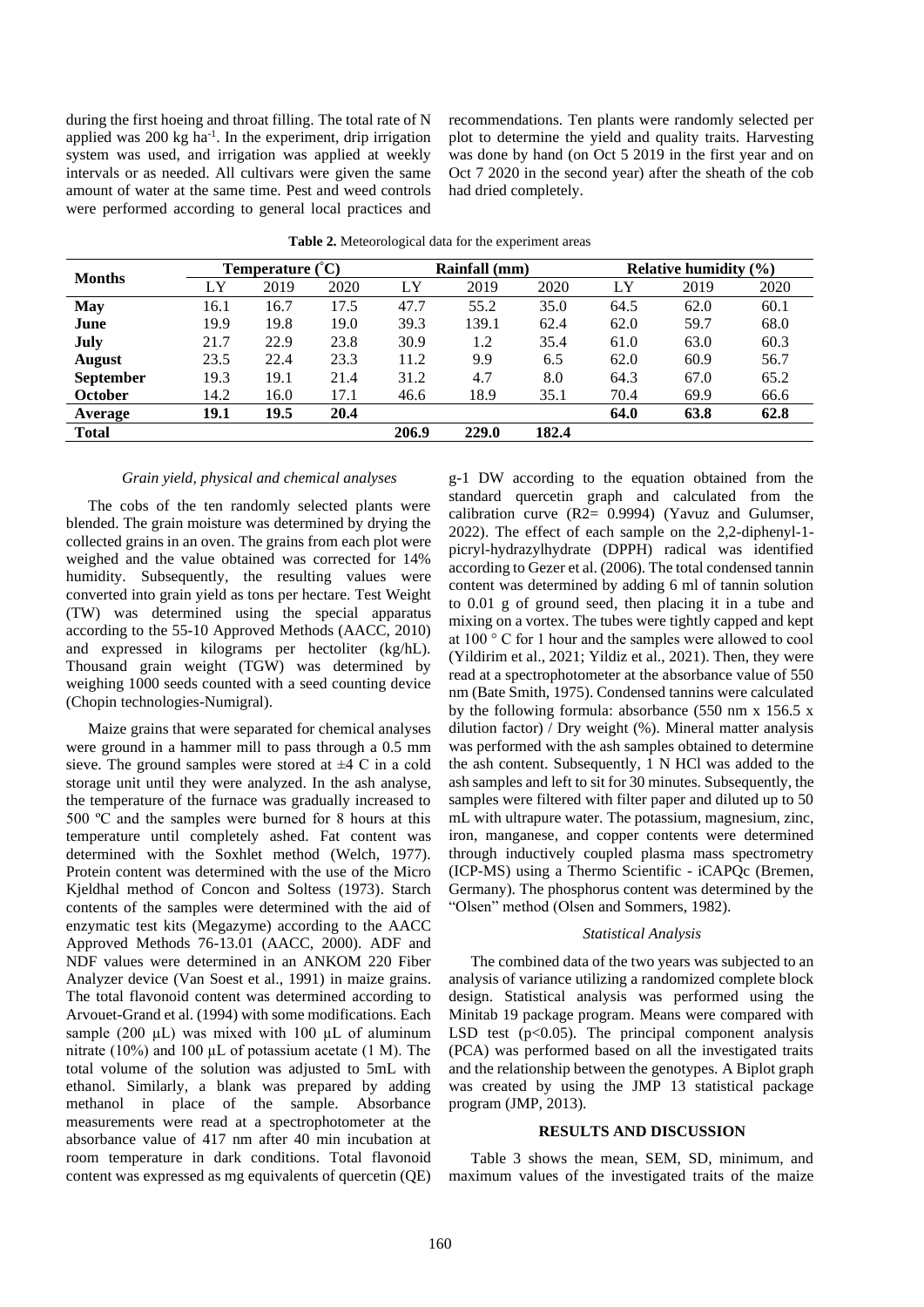cultivars included in our study. Tables 4, 5, and 6 indicate that the effect of the year was highly significant on investigated traits, except for DM, AC, NDF, TF, and K. For all of the traits investigated (except for DM), there were

very significant (P>0.01) differences among genotypes (Table 4, 5, and 6). These results indicate that the year and cultivars significantly impacted on investigated traits that were expressed by the maize cultivars.

|  | Table 3. The mean values and ranges of the grain yield and 19 quality traits of the 18 maize cultivars in the combined data of the years. |  |
|--|-------------------------------------------------------------------------------------------------------------------------------------------|--|
|--|-------------------------------------------------------------------------------------------------------------------------------------------|--|

|                                          |             |            |      |                        |                | Range          |
|------------------------------------------|-------------|------------|------|------------------------|----------------|----------------|
| <b>Traits</b>                            | <b>Mean</b> | <b>SEM</b> | SD   | $\mathbf{C}\mathbf{V}$ | <b>Minimum</b> | <b>Maximum</b> |
| Grain yield $(ton ha1)$                  | 13.00       | 0.45       | 1.91 | 8.71                   | 9.58           | 16.44          |
| Test weight (kg)                         | 73.85       | 0.43       | 1.80 | 2.44                   | 70.06          | 76.86          |
| Thousand grain weight (g)                | 317.76      | 9.77       | 5.46 | 7.05                   | 200.29         | 380.10         |
| Ash $(\% )$                              | 1.59        | 0.02       | 0.07 | 4.26                   | 1.49           | 1.74           |
| Fat $(\% )$                              | 5.95        | 0.17       | 0.73 | 4.19                   | 5.01           | 7.44           |
| Protein $(\% )$                          | 11.22       | 0.19       | 0.82 | 7.26                   | 10.12          | 13.24          |
| Starch $(\% )$                           | 65.69       | 0.42       | 1.80 | 2.73                   | 62.39          | 68.45          |
| Acid detergent fiber $(\% )$             | 4.25        | 0.11       | 0.46 | 6.86                   | 3.65           | 5.22           |
| Neutral detergent fiber $(\% )$          | 15.17       | 0.15       | 0.65 | 4.30                   | 13.96          | 16.41          |
| Total phenolic (mg GA/g)                 | 7.16        | 0.22       | 0.94 | 6.08                   | 5.88           | 9.53           |
| Condensed tannin (%)                     | 0.39        | 0.00       | 0.01 | 3.66                   | 0.36           | 0.42           |
| Free radical scavenging activity $(\% )$ | 7.97        | 0.22       | 0.91 | 5.42                   | 6.21           | 9.93           |
| Total flavonoid (mg QE/g)                | 0.48        | 0.02       | 0.08 | 5.92                   | 0.31           | 0.61           |
| Potassium $(g \log^1)$                   | 4.24        | 0.06       | 0.24 | 5.61                   | 3.77           | 4.72           |
| Phosphorus (g $kg1$ )                    | 3.58        | 0.06       | 0.26 | 7.38                   | 3.18           | 4.24           |
| Magnesium $(g \log^1)$                   | 1.24        | 0.04       | 0.15 | 3.03                   | 1.00           | 1.55           |
| <b>Zinc</b> (g $100g^{-1}$ )             | 2.36        | 0.07       | 0.28 | 3.06                   | 1.92           | 2.79           |
| <b>Iron</b> (g $100g^{1}$ )              | 0.96        | 0.04       | 0.15 | 4.52                   | 0.72           | 1.27           |
| Manganese (g $100g-1$ )                  | 0.67        | 0.02       | 0.07 | 5.16                   | 0.51           | 0.79           |
| Copper $(g 100g1)$                       | 0.20        | 0.01       | 0.03 | 3.92                   | 0.16           | 0.30           |

SEM: Standard error of mean; SD: Standard deviation; CV: Coefficient of Variation

The grain yield of the maize cultivars ranged from 9.58 t ha<sup>-1</sup> (SY-Antex) to 16.44 t ha<sup>-1</sup> (ADA-9510). In terms of grain yield, the cultivars Keravnos, Kilowatt, SY-Gladius, Kerbanis, SY-Inove, Dracma, ADA-9510, Larigal, and ADA-9516 were placed in the same statistical group. The mean test weight ranged from 70.06 kg (Dracma) to 76.86 kg (Simpatico) with a mean value of 73.85 kg. It is thought that the difference between cultivars in terms of yield may be due to the difference in the FAO group, genetic structure and environmental factors. Thousand grain weights ranged from 200.29 g (Samada-07) to 380.10 g (SY-Gladius) with a mean value of 317.76 g (Tables 3 and 4). Although there is not much difference in rainfall between years, it is thought that very little rainfall in July in 2019 may have resulted in low yields. The rainfall during the 2019 growing season (229.0 mm) was more favorable for the expression of GY, TW, and TGW among the cultivars than the rainfall in 2020 (182.4 mm) (Table 2). Videnovic et al. (2013) stated that the grain yield in maize varies from year to year. Climatic factors such as temperature, sunshine hours, and precipitation besides genetic factors were the primary factors affecting maize growth and yield (Zhou et al., 2016). Ilker et al. (2009) reported that genotypes were affected by the environment and that some genotypes had higher yields due to high levels of environmental adaptation. Sahin and Kara (2021) reported that cultivars with a high grain yield had high thousand grain and test weights while cultivars with low grain yield had the lowest values of thousand grain and test weights due to having a higher number of grains per ear. It was reported by the

researchers that the differences in grain yield, test weight, and thousand grain weight may be caused by ecological factors and agricultural practices, particularly by cultivar traits (Bayisa et al., 2022). Erawati et al. (2021) reported that each cultivar has a specific level of resistance and different genetic potential in responding to its environment. They also suggested that cultivars have the potential to provide high yields, but when environmental conditions are not favorable, then the variety cannot realize its full potential. Kalkan and Sade (2009) reported that grain yield may vary according to the maturity groups in a study they conducted on hybrid maize cultivars with different FAO groups in Konya. In the study, cultivars in the FAO 400, 250 and 200 groups showed low yields when compared to other cultivars.

Macronutrients such as fat, protein, and carbohydrates provide energy and materials that are important to ensure body composition while micronutrients such as vitamins and minerals ensure the metabolic pathways and the role of macronutrients (Biesalski and Tinz, 2018). The average ash, fat, protein and starch contents of the maize grains were 1.59% (range: 1.49-1.74%), 5.95% (range: 5.01- 7.44%), 11.22% (range: 10.12-13.24%), and 65.69% (range: 62.39-68.45%), respectively (Table 3). The ash and protein was higher in the first year (1.60% and 11.36%) than in the second year (1.58% and 11.09%). The fat and starch contents of the cultivars were higher in the second year (6.28% and 66.93%) than in the first year (5.63% and 64.45%) (Table 4). Ash content is defined as the total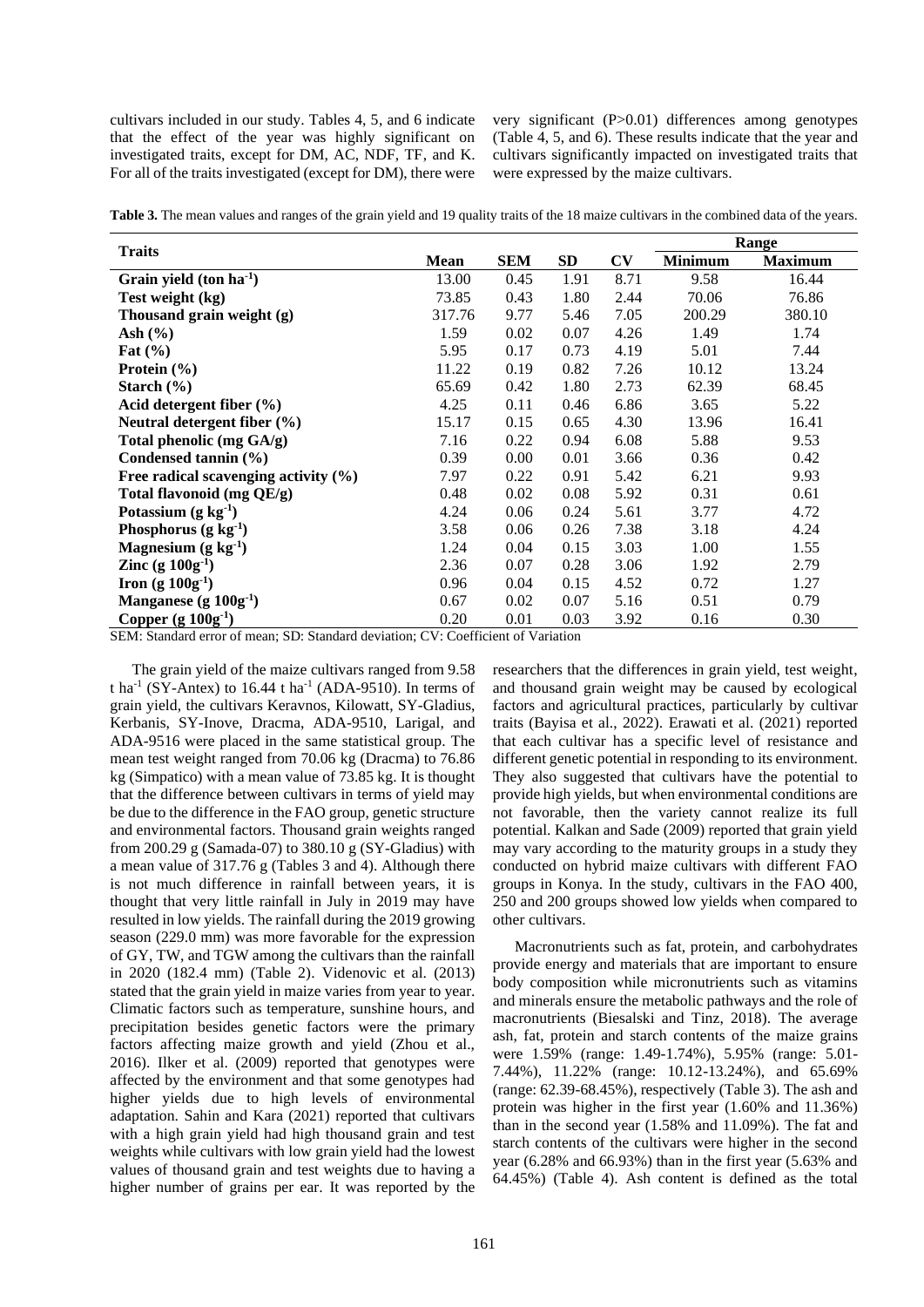amount of minerals accumulated in the seeds. Ali et al. (2010) indicated that the ash content of maize grains was 1.07 - 1.16%. Lipids are a diverse group of compounds with different functions such as energy storage and a structural component of cell membranes (Fahy et al., 2011). It is known that maize has a high concentration of lipids among cereals, following oat. In previous studies on maize, a wide range of fat content has been reported, namely  $3.21 - 7.71\%$  (Ullah et al., 2010). The protein content of maize grains is an important quality parameter. It was reported in previous studies that the protein contents were influenced by genotypes, location, and cultural practices (Seebauer et al., 2010). The protein content of maize cultivars was reported to be between 8.50% and 10.49% by Irinkoyenikan et al. (2016). Starch is the primary digestible carbohydrate of the plants, thus offering an important source of energy in human nutrition and animal feeding. Beckles and Thitisaksakul (2014) reported that cultivars, rainfall, temperature, soil type, and growth conditions could be more effective on the starch content in grains than genetic conditions. Previous studies have reported that the starch content of maize cultivars ranges from 38.83% to 67.09% (Thakur et al., 2021). Hegyi et al. (2007) reported that different maturity groups had significant effects on yield and some quality traits.

**Table 4.** Two-year average values for grain yield and some quality traits of the 18 maize cultivars

|            | GY      |       | TW      |              | <b>TGW</b> |              | AC         |     | FC                 |     | PC                |     | <b>SC</b> |     |
|------------|---------|-------|---------|--------------|------------|--------------|------------|-----|--------------------|-----|-------------------|-----|-----------|-----|
| Cultivar   | $**$    |       | $**$    |              | $**$       |              | $**$       |     | $***$              |     | $***$             |     | $***$     |     |
| AGA        | 13.00   | b-f   | 73.10   | abc          | 359.34     | abc          | 1.54 cde   |     | 6.67               | ab  | $10.12 \text{ f}$ |     | 66.11     | a-e |
| Samada-07  | 12.94   | $b-g$ | 74.21   | ab           | 200.29     | $\mathbf{i}$ | 1.54 cde   |     | 6.26 bcd           |     | 11.97             | bcd | 65.91     | a-e |
| Keraynos   | 14.93   | abc   | 73.12   | abc          | 313.65     | efg          | $1.55$ c-e |     | $6.12$ b-e         |     | 10.60             | ef  | 66.89 a-d |     |
| Kilowatt   | 14.25   | a-d   | 73.55   | abc          | 369.50     | ab           | 1.69       | ab  | 5.34 efg           |     | 11.45             | cde | 64.11     | b-e |
| Kolessous  | 11.81   | $c-g$ | 76.42   | a            | 310.80     | efg          | $1.57$ b-e |     | $5.76 \text{ d-g}$ |     | 11.42             | cde | 66.49 a-d |     |
| Sakarya    | 11.06   | $d-g$ | 74.83   | ab           | 340.00     | b-e          | $1.51$ de  |     | $6.00$ b-e         |     | 10.77 ef          |     | 65.36 a-e |     |
| Arifiye    | 10.49   | efg   | 75.51   | ab           | 300.99     | fg           | $1.58$ b-e |     | 7.22 a             |     | 13.24 a           |     | $62.39$ e |     |
| Ada-523    | 11.97   | $b-g$ | 74.71   | ab           | 329.10     | c-f          | 1.55 cde   |     | 6.28 bcd           |     | 11.08 def         |     | 65.57 a-e |     |
| Ada-9516   | 13.77   | a-e   | 74.40   | ab           | 274.17     | h            | 1.49 e     |     | 6.64               | abc | 11.49             | cde | 65.21     | a-e |
| Ada-9510   | 16.44   | a     | 72.49   | bc           | 287.79     | a-d          | 1.57 b-e   |     | $5.15$ g           |     | 10.60             | ef  | 67.40 ab  |     |
| Larigal    | 15.31   | ab    | 71.93   | bc           | 324.51     | def          | $1.70$ ab  |     | 6.32 bcd           |     | 11.05             | def | 64.27 b-e |     |
| SY-Gladius | 13.32   | a-f   | 74.24   | ab           | 380.10     | a            | $1.58$ b-e |     | 5.50 $d-g$         |     | $10.59$ ef        |     | 67.00     | abc |
| Kerbanis   | 13.46   | a-e   | 73.26   | abc          | 339.80     | b-е          | $1.62$ a-d |     | 5.22 fg            |     | $11.16$ c-f       |     | 65.27     | a-e |
| SY-Inove   | 14.90   | abc   | 71.82   | bc           | 350.70     | gh           | $1.57$ b-e |     | $5.01$ g           |     | $10.51$ ef        |     | 68.45 a   |     |
| Dracma     | 14.28   | a-d   | 70.06   | $\mathbf{C}$ | 311.54     | efg          | 1.58 b-e   |     | 5.25               | fg  | 10.70             | ef  | 67.48 ab  |     |
| SY-Antex   | 9.58    | g     | 76.42   | a            | 336.10     | cde          | $1.65$ abc |     | 7.44 a             |     | 12.13             | abc | 63.08 cde |     |
| Kalideas   | 12.52   | $b-g$ | 72.32   | bc           | 281.75     | gh           | 1.62       | a-e | 5.19 $fg$          |     | 10.59             | ef  | 68.36 a   |     |
| Simpatico  | 10.00   | fg    | 76.86   | a            | 309.56     | efg          | 1.74 a     |     | 5.83 $c-g$         |     | 12.56 ab          |     | 63.02 de  |     |
| Year       | *       |       | $***$   |              | **         |              | ns         |     | $***$              |     | $\ast$            |     | $***$     |     |
| 2019       | 12.66 b |       | 71.47   | b            | 310.35     | b            | 1.60       |     | 5.63 b             |     | 11.36             | a   | 64.45 b   |     |
| 2020       | 13.34 a |       | 76.22 a |              | 325.18     | a            | 1.58       |     | 6.28 a             |     | 11.09             | b   | 66.93 a   |     |

\*: Significant at the p<0.05 probability level, \*\*: Significant at the p<0.01 probability level, ns: non-significant, GY: Grain yield (ton ha-1), TW: Test weight (kg), TGW: Thousand grain weight (g), AC: Ash content (%), FC: Fat content (%), PC: Protein content (%), SC: Starch content (%)

The average ADF and NDF contents of maize cultivar ranged from 3.65% (Arifiye) to 5.22% (Larigal) and from 13.96% (Arifiye) to 16.41% (Kilowatt), respectively. ADF and NDF values were higher in the second year. However, statistical differences were observed in ADF between the years, but not in NDF. ADF indicates the amount of cellulose, lignin, and insoluble protein in the plant cell wall structure. It is also a good indicator of feed digestibility and energy intake of the animal. It has been reported that the digestibility and energy value of feeds containing high ADF are low (Mut et al., 2017). NDF expresses the amount of cellulose, hemicellulose, lignin, cutin, and insoluble protein in the plant cell wall structure. Since the NDF value directly affects the feed intake of the animals, the lower this value is the higher the animal's feed intake in the terms of feed (Van Soest et al., 1991). These values are very important in maximizing feed quality. Radosavljevic et al.

(2012) reported that the ADF and NDF values ranged from 3.89% to 4.88% and from 17.59% to 29.84%, respectively.

Measuring the levels of various antioxidants in different maize cultivars provides key information for efforts to improve the antioxidant levels in corn. In this study, the average TP, CT, DPPH, and TF contents of the maize grain were 7.16 mg GA/g (range: 5.88 mg GA/g– 9.53 mg GA/g), 0.39% (range: 0.36% - 0.42%), 7.97% (range: 6.21% - 9.93%), and 0.48 mg QE/g (range: 0.31 mg QE/g - 0.61 mg QE/g), respectively (Tables 3 and 5). Natural antioxidants, especially phenolics and flavonoids, are safe and bioactive. Flavonoids show antioxidant activity and have considerable effects on human nutrition and health. In recent decades, phenolic and flavonoid-rich natural diets with antioxidant activity have fostered an interest in nutrition and food science (Aryal et al., 2019). DPPH is one of the most important methods adopted for evaluating the antioxidant properties of plants. Condensed tannins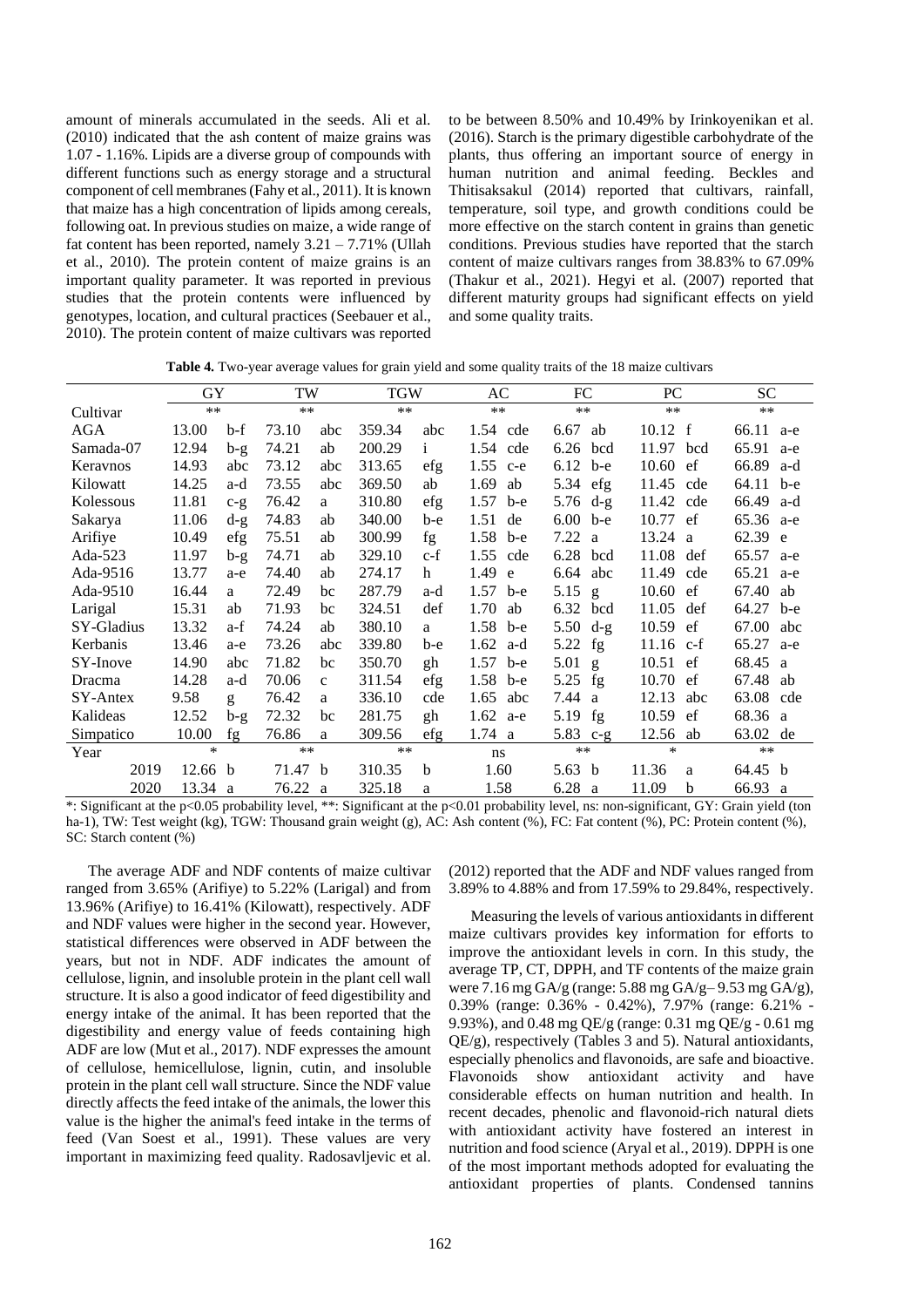contribute to astringency in foods (Dykes and Rooney, 2007). These compounds are abundantly present in maize, especially in bran (Shah et al., 2016). Biofortification to produce corn with improved antioxidant activities could be a solution for some health problems. The researches have suggested that the phytochemicals in grains demonstrate significant beneficial contribution in reducing the risk of many diseases due to their potent antioxidant activities (Shahidi, 2009). Maize grains contain nutritionally valuable antioxidants that benefit human health by reducing age-related disorders such as cardiovascular disease, diabetes, obesity, neurodegenerative disorders, and cancer (Bae et al., 2021). Therefore, maize is considered to be a functional food. In addition, previous studies showed that the flavonoids and phenolic compounds have positive effect on the productivity and health of animals, as well as rumen fermentation and the control of nutritional stress such as bloat and acidosis (Lee et al., 2017). These

compounds also have indirect effects on the environment. Lascano and Cardenas  $(2010)$  reported that  $\frac{1}{4}$  of the methane gas released into the atmosphere is produced in the digestive system of ruminants. Condensed tannins inhibit certain hydrogen-producing protozoans and methaneproducing organisms that use hydrogen directly in the rumen, and reduce greenhouse gas emissions (Martin et al., 2016). But tannin binds to proteins, carbohydrates, and minerals, which decrease the digestibility of these nutrients and reduce the feed efficiency of ruminants and monogastrics during feeding. Martinez-Martinez et al. (2019) reported that the total phenolic, flavonoid, and DPPH contents of the maize grain ranged between 69.46 mg GAE 100g-1 and 137.39 mg GAE 100g-1 , 0.02 mg QE  $g^{-1}$  and 0.19 mg QE  $g^{-1}$  and 3.17% and 6.75%, respectively. Nawaz et al. (2013) reported that the condensed tannins content of the maize grain ranged between 0.494 g/100 g and 0.556 g/100 g.

**Table 5.** Two-years average values for some quality traits of 18 maize cultivars

|            |      | <b>ADF</b>          | <b>NDF</b>            | TP                | CT          | <b>DPPH</b>       | TF                |
|------------|------|---------------------|-----------------------|-------------------|-------------|-------------------|-------------------|
| Cultivar   |      | $**$                | $***$                 | $**$              | $***$       | $**$              | $**$              |
| <b>AGA</b> |      | 4.95 ab             | 14.54 def             | 7.45 b            | $0.39$ abc  | 7.90 b-e          | 0.49<br>cde       |
| Samada-07  |      | $b-f$<br>4.14       | 14.83 c-f             | 7.08<br>bcd       | $0.36$ c    | 8.81<br>abc       | 0.45<br>def       |
| Keravnos   |      | 4.25<br>b-f         | 14.79 c-f             | 7.32<br>bc        | $0.38$ bc   | 8.54<br>abc       | 0.41<br>efg       |
| Kilowatt   |      | 4.81<br>abc         | 16.41<br><sub>a</sub> | 7.51 b            | 0.40<br>abc | 7.73<br>b-e       | 0.60<br>ab        |
| Kolessous  |      | 4.44<br>a-f         | 14.95 b-f             | 6.73<br>bcd       | 0.39<br>abc | 7.27<br>b-e       | 0.56<br>abc       |
| Sakarya    |      | 4.06<br>$c-f$       | 14.73<br>-c-f         | 5.90 c            | 0.39<br>abc | 6.26<br>de        | 0.61<br>a         |
| Arifiye    |      | 3.65 f              | 13.96 f               | 7.11 bcd          | 0.39<br>abc | 8.03 bc           | 0.56<br>abc       |
| Ada-523    |      | $4.75$ a-d          | 15.54 a-d             | 7.41 b            | 0.37<br>bc  | 7.81 b-e          | $0.39$ fg         |
| Ada-9516   |      | 3.69<br>$\mathbf f$ | 14.32 ef              | 6.50<br>bcd       | 0.39<br>abc | 8.60<br>abc       | 0.52<br>a-d       |
| Ada-9510   |      | $4.03$ c-f          | 15.33<br>a-e          | 7.06<br>bcd       | 0.40<br>abc | 8.56<br>abc       | $0.31$ g          |
| Larigal    |      | 5.22<br>a           | 16.11<br>ab           | 9.53 a            | 0.39<br>abc | 9.93<br>a         | 0.45<br>def       |
| SY-Gladius |      | 4.03 $c-f$          | 15.29<br>a-e          | 7.11<br>bcd       | 0.39<br>abc | 8.17<br>bc        | $0.50$ b-e        |
| Kerbanis   |      | 4.25<br>b-f         | 15.85<br>abc          | 9.13<br>a         | 0.42<br>a   | 8.95<br>ab        | 0.49<br>cde       |
| SY-Inove   |      | 3.85<br>ef          | 15.36 a-e             | 6.65<br>bcd       | 0.38<br>abc | 8.01<br>bcd       | $0.39$ fg         |
| Dracma     |      | 3.73<br>f           | 15.44 a-e             | 7.52 <sub>b</sub> | 0.40<br>ab  | 7.10<br>cde       | $0.51$ b-e        |
| SY-Antex   |      | 4.69<br>a-e         | 14.45<br>def          | 5.88 d            | 0.37<br>bc  | 6.21<br>e         | 0.46<br>def       |
| Kalideas   |      | 3.96<br>def         | 15.38<br>a-e          | 6.46 bcd          | 0.40<br>ab  | 7.60<br>b-e       | $0.48$ c-f        |
| Simpatico  |      | 4.05<br>$c-f$       | 15.81<br>abc          | 6.56 bcd          | 0.40<br>abc | 8.03 bc           | 0.48<br>$c-f$     |
| Year       |      | $**$                | ns                    | ns                | **          | $**$              | $**$              |
|            | 2019 | 3.76 <sub>b</sub>   | 15.08                 | 7.18              | 0.40 a      | 7.16 <sub>b</sub> | 0.31 <sub>b</sub> |
|            | 2020 | 4.75 a              | 15.26                 | 7.14              | 0.38 b      | 8.78<br>a         | 0.65<br>a         |

\*\*: Significant at the p<0.01 probability level, ns: non-significant, ADF: Acid detergent fiber (%), NDF: Neutral detergent fiber (%), TP: Total phenolic (mg GA/g), CT: Condensed tannin (%), DPPH: Free radical scavenging activity (%), TF: Total flavonoid (mg QE/g)

The mineral composition of the maize grain is an important parameter that needs to be considered in human nutrition and feed animal. The results of the mineral content grains of different maize cultivars are shown in Table 6. The analysis shows the level of K  $(3.77 \text{ g kg}^{-1} - 4.72 \text{ g kg}^{-1})$ <sup>1</sup>), P (3.18 g kg<sup>-1</sup>- 4.25 g kg<sup>-1</sup>), Mg (1.00 g kg<sup>-1</sup> - 1.55 g kg<sup>-1</sup> <sup>1</sup>), Zn (2.79 g  $100g^{-1}$  - 1.92 g  $100g^{-1}$ ), Fe (0.72 g  $100g^{-1}$  -1.27 g  $100g^{-1}$ ), Mn  $(0.51 g 100g^{-1} - 0.78 g 100g^{-1})$ , and Cu  $(0.16 \text{ g } 100 \text{ g}^{-1} - 0.30 \text{ g } 100 \text{ g}^{-1})$  (Tables 3 and 6). The K, Mg, Zn, Fe, and Cu contents of the genotypes were higher in the first year while the P, Mg, and Mn contents were higher in the second (Table 6). In previous studies, it was reported that magnesium content varies depending on the cultivar (Ullah et al., 2010), years (Ferreira et al., 2012),

environments (Gu et al., 2015), and agricultural practices (Kresovic et al., 2018). Mineral deficiencies influence billions of people around the world. Mineral insufficiency causes decreased working efficiency, cardiovascular diseases, cancer, autoimmune diseases, high healthcare costs, and increased rates of premature death. Therefore, mineral elements such as Cu, Ca, Mn, Zn, and Fe are important from the viewpoint of malnutrition (Welch and Graham, 2004). The maize grain is an excellent and relatively inexpensive source of certain minerals, especially in underdeveloped countries. In recent years, one of the aims of plant breeding programs has been to increase mineral accumulation in cereal grains. This approach is a sustainable strategy to increase the use of micronutrients in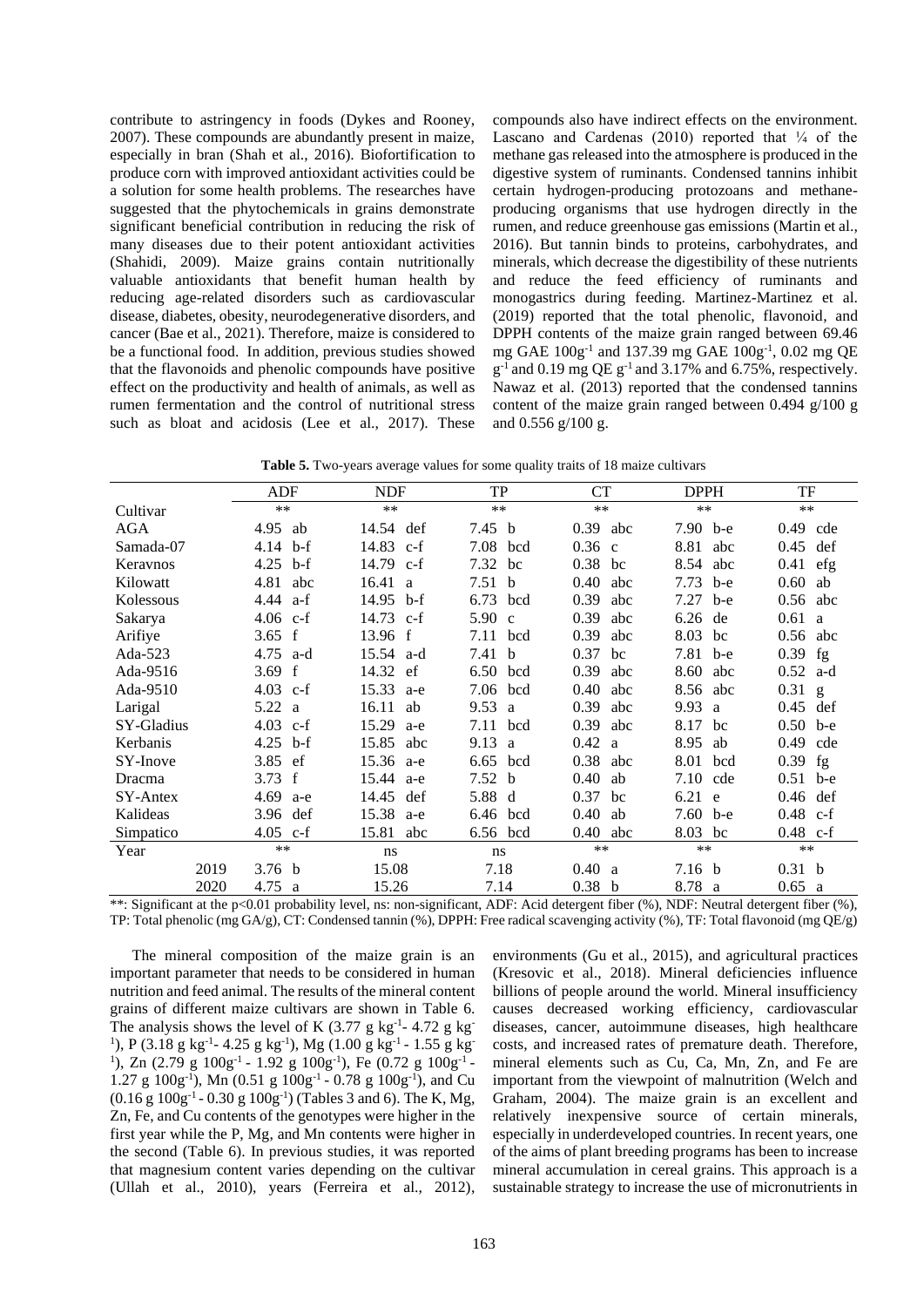diets as there are no further costs once new cultivars are developed (Neeraja et al., 2017). In a previous study on the mineral content of maize grains in different cultivars, Ullah et al. (2010) determined that the maize grain contained K

(2915 ppm - 3471 ppm), Na (540.30 ppm - 620.41 ppm), Ca (410 ppm -5 90 ppm), Fe (38.02 ppm - 56.14 ppm), Zn (37.05 ppm - 52.04 ppm), Mg (985.2 ppm - 1125.3 ppm), and Cu (11.02 ppm - 14.25 ppm).

|                  | K                 | P                                |                   | Zn                                        | Fe                 | Mn         | Cu                                       |
|------------------|-------------------|----------------------------------|-------------------|-------------------------------------------|--------------------|------------|------------------------------------------|
| Cultivar         | **                | **                               | **                | $**$                                      | **                 | $**$       | $**$                                     |
| AGA              | 3.97 cd           | 3.68 bcd                         | $1.28$ a-e        | $2.05$ ef                                 | $0.90 \text{ c-f}$ | $0.73$ abc | $0.23$ bc                                |
| Samada-07        | 4.15 bcd          | 3.47 $c-f$                       | 1.23 a-e          | $2.03$ ef                                 | $0.83$ ef          | $0.70 a-f$ | 0.30 a                                   |
| Keravnos         | $4.02 \text{ cd}$ | 3.45 $c-f$                       | $1.13$ b-e        | 1.92 f                                    | $0.92$ cde         | $0.65$ c-g | $0.19$ bc                                |
| Kilowatt         | 4.72 a            | 3.63 $b-e$                       | $1.32$ a-e        | $2.27$ b-f                                | $1.02$ bcd         | $0.76$ ab  | $0.17$ c                                 |
| Kolessous        | 4.14 cd           | 3.56 $b-e$                       | 1.27<br>a-e       | $2.58$ abc                                | $0.94$ b-e         | 0.78 a     | $0.19$ bc                                |
| Sakarya          | 4.12 cd           | 3.76 bc                          | $1.27$ a-e        | 2.73 a                                    | 1.13<br>ab         | $0.70 a-f$ | $0.21$ bc                                |
| Arifiye          | 4.42 abc          | 4.25 a                           | 1.55 a            | $2.64$ ab                                 | 1.25 a             | $0.71$ a-e | $0.19$ bc                                |
| Ada-523          | 3.96 cd           | 3.74 bc                          | $1.32$ a-e        | $2.04$ ef                                 | $0.88$ c-f         | $0.72$ a-d | $0.24$ ab                                |
| Ada-9516         | 3.77 d            | $3.90$ ab                        | 1.38 abc          | 2.19<br>def                               | $0.78$ ef          | $0.60$ e-h | $0.18$ bc                                |
| Ada-9510         | 4.35 abc          | 3.28 ef                          | 1.05 cde          | $2.00$ ef                                 | 0.72 f             | 0.51 h     | 0.18 bc                                  |
| Larigal          | 4.32<br>abc       | 3.60 b-e                         | $1.32$ a-e        | 2.79<br>a                                 | $1.27 \text{ a}$   | $0.66$ b-g | $0.18$ bc                                |
| SY-Gladius       | 4.17<br>bcd       | 3.49 c-f                         | $1.11$ b-e        | $2.23$ c-f                                | $0.93$ cde         | $0.58$ gh  | $0.20$ bc                                |
| Kerbanis         | 4.35<br>abc       | 3.50 $c-f$                       | $1.20$ b-e        | 2.34 b-e                                  | $0.85$ def         | $0.61$ e-h | $0.17$ c                                 |
| SY-Inove         | $4.24$ a-d        | 3.19 f                           | 1.00 e            | 2.43<br>a-d                               | $0.92$ cde         | $0.60$ fgh | $0.18$ bc                                |
| Dracma           | 4.35 abc          | 3.33 def                         | $1.09$ b-e        | $2.35$ b-e                                | $0.89$ c-f         | $0.62$ d-h | $0.18$ bc                                |
| SY-Antex         | $4.30$ a-d        | 3.82 bc                          | 1.42 ab           | 2.47<br>a-d                               | 1.03 bcd           | $0.65$ c-g | $0.16$ c                                 |
| Kalideas         | $4.28$ a-d        | 3.18 f                           | $1.01$ de         | $2.61$ abc                                | $0.86$ def         | $0.65$ c-g | $0.20$ bc                                |
| Simpatico        | 4.68 ab           | 3.68 $b-e$                       | $1.34$ a-d        | 2.76 a                                    | $1.06$ bc          | 0.79 a     | 0.19<br>bc                               |
| Year             | ns                | $***$                            | **                | **                                        | $***$              | **         | *                                        |
| 2019             | 4.23              | 3.47 b                           | 1.12 <sub>b</sub> | 2.41 a                                    | 0.99 a             | 0.65 b     | 0.21 a                                   |
| 2020<br>$\cdots$ | 4.25              | 3.70 a<br>$0.05 - 1.122 + 1.380$ | 1.35 a            | 2.30 <sub>b</sub><br>$0.01 - 1.111 + 1.1$ | 0.93 b             | 0.68 a     | 0.19 b<br>$\angle$ 1 $\angle$ 1 $\angle$ |

**Table 6.** Two-year average values for mineral matter contents of the 18 maize cultivars

\*: Significant at the p<0.05 probability level, \*\*: Significant at the p<0.01 probability level, ns: non-significant, K: Potassium (g kg-1 ), P: Phosphorus (g kg<sup>-1</sup>), Mg: Magnesium (g kg<sup>-1</sup>), Zn: Zinc (g 100g<sup>-1</sup>), Fe: Iron (g 100g<sup>-1</sup>), Mn: Manganese (g 100g<sup>-1</sup>), Cu: Copper (g  $100g^{-1}$ 

## *Biplot Analysis*

A genotype  $\times$  trait Biplot was used to simultaneously demonstrate the relationships between traits and genotypes. The Biplot also helped identify the cultivars with superior traits. The two-year average values of the investigated traits of the 18 maize cultivars are displayed in Tables 4, 5, and 6. The Biplot graph explained 54.7% of the total variation (PCA1 33.9% and PCA2 20.8%) (Figure 1).



**Figure 1.** Genotype  $\times$  Trait biplot graph for the investigated traits of the maize cultivars

In the Biplot graph, vector angles below 90° indicate that the traits are positively correlated; vector angles above 90° indicate a negative correlation, and finally, vector angles equal to 90° indicate that the traits are not related (Yan and Tinker, 2006). The vectors in Figure 1 were drawn individually from the biplot origin to each of the traits. The TV showed a highly significant and positive correlation with SC, DPPH, TP, NDF, CT, and TGW (<90˚). The cultivars ADA-9510, SY-Inova, SY-Gladius, Kalideas, Dracma, Kerbanis, and Keravnos were prominent in terms of grain yield. The cultivars Simpatico, Arifiye, SY-Antex, Kolessaus, and Sakarya were prominent in terms of many quality traits such as PC, FC, AC, TF, TW, ADF, K, P, Mg, Fe, Zn, and Mn. This result is partly consistent with a previous report (Amegbor et al., 2022). Yousaf et al. (2021) showed the negative association between starch and fat content.

## **CONCLUSIONS**

Increasing the nutrient contents in cereals, which are the main food crops worldwide, is a sustainable approach to improving nutritional well-being. There are many types of maize in the market both in the world and in Turkey. However, although the yield and quality characteristics of these cultivars are different from each other, their responses to the ecology of the region may vary. Bilecik province is located in a region that is very suitable for grain mazie cultivation with its ecological conditions and irrigation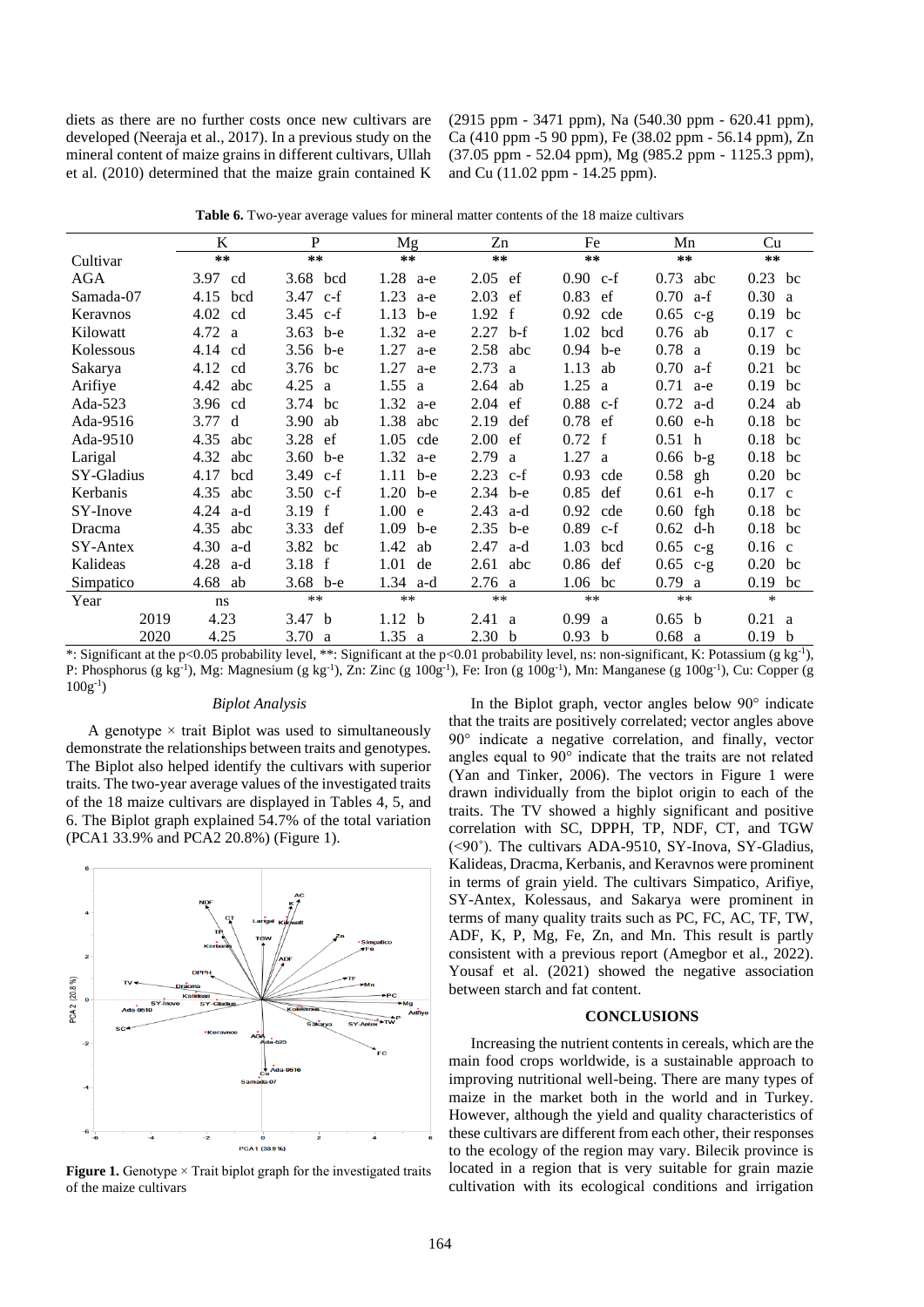facilities. As a matter of fact, the agricultural and quality traits determined in the cultivars used in the study were superior to the studies conducted in most regions of Turkey. The results of this study indicate that the grain yield and quality traits of many maize cultivars have significant differences. The highest of grain yield were determined of the maize cultivars of ADA-9510 Larigal, Kerbanis, Keravnos, SY-Inove, Dracma, Kilowatt, ADA-9516 and SY-Gladius. According to the Biplot graph, the cultivars ADA-9510, SY-Inova, SY-Gladius, Kalideas, Dracma, Kerbanis, and Keravnos were prominent in terms of grain yield. The cultivars Simpatico, Arifiye, SY-Antex, Kolessaus, and Sakarya were prominent in terms of many quality traits such as PC, FC, AC, TF, TW, ADF, K, P, Mg, Fe, Zn, and Mn. Knowing the change rates of nutritient values in maize cultivars will contribute to the farmer, user and industry field.

### **LITERATURE CITED**

- AACC. 2000. Approved Methods of American Association of Cereal Chemists. 10th Ed. American Association of Cereal Chemists, Minnesota, USA.
- AACC. 2010. American Association of Cereal Chemists International. Approved Methods of Analysis, 11th ed. AACC International, St. Paul.
- Akgun, R., T. Dokuyucu and U. Sevilmis. 2019. Determination of yield performance of some grain maize varieties under double crop conditions in Cukurova. IJEMAR. 2(2):166-175 (in Turkish).
- Ali, Q., M. Ashraf and F. Anwar. 2010. Seed composition and seed oil antioxidant activity of maizeunder water stress. J Am Oil Chem Soc. 87:1179-1187.
- Amegbor, I.K., A. Van Biljon, N. Shargie, A. Tarekegne and M.T. Labuschagne. 2022. Heritability and associations among grain yield and quality traits in quality protein maize (QPM) and non-QPM hybrids. Plants. 11(6): 713.
- Arvouet-Grand, A., B. Vennat, A. Pourrat and P. Legret. 1994. Standardisation d`un extrait de propolis et identification des principaux constituants. J. Pharm. Belg. 49: 462-468.
- Aryal, S., M.K. Baniya, K. Danekhu, P. Kunwar, R. Gurung and N. Koirala. 2019. Total phenolic content, flavonoid content and antioxidant potential of wild vegetables from Western Nepal. Plants. 8(4): 96.
- Bae, H.H., G. Yi, Y.S. Go, J.Y. Ha, Y. Choi, J.H. Son and S. Lee. 2021. Measuring antioxidant activity in yellow corn (*Zea mays* L.) inbreds from three different geographic regions. Appl. Biol. Chem. 64(1): 1-8.
- Balconi, C., H. Hartings, M. Lauria, R. Pirona, V. Rossi and M. Motto. 2007. Gene discovery to improve maize grain quality traits. Maydica. 52(3): 357.
- Bate Smith, E.C. 1975. Phytochemistry of proanthocyanidins. Phytochemistry 14: 1107-1113.
- Bayisa, M., B. Tesso and A. Atilaw. 2022. Association of seed yield and yield traits of maize (*Zea mays* L.) in ınbred lines at Bako, Ethiopia. AJBES. 8(1): 8-16.
- Beckles, D.M. and M. Thitisaksakul. 2014. How environmental stress affects starch composition and functionality in cereal endosperm. Starch‐Starke. 66(1-2): 58-71.
- Biesalski, H.K. and J. Tinz. 2018. Micronutrients in the life cycle: requirements and sufficient supply. NFSJ. 11:1-11.
- Concon J.M. and D. Soltess. 1973. Rapid micro Kjeldahl digestion of cereal grains and other biological materials. Anal. Biochem. 53(1): 35-41.
- Dykes, L. and L.W. Rooney. 2007. Phenolic compounds in cereal grains and their health benefits. CFW. 52(3): 105-111.
- Erawati, B.T.R., Y. Triguna, A. Hipi and E. Widiastuti. 2021. Adaptation of superior maize varieties high yield and biomass the availability of animal feed. In IOP Conf.Series: Earth and Environmental Science. 911(1): 1-9.
- Fahy, E., D. Cotter, M. Sud and S. Subramaniam. 2011. Lipid classification, structures and tools. Biochim Biophys Acta Mol Cell Biol Lipids. 1811:637-647.
- FAO. 2020. Statistical Databases. [http://faostat.fao.org/site/567/default.aspx#](http://faostat.fao.org/site/567/default.aspx) ancor. (Accessed on 1st April 2022).
- Ferreira, C.F., A.C.V. Motta, S.A. Prior, C.B. Reissman, N.Z.D. Santos and J. Gabardo. 2012. Influence of corn (*Zea mays* L.) cultivar development on grain nutrient concentration. Int. J. Agron. 1-7.
- Gezer, K., M.E. Duru, I. Kıvrak, A. Turkoglu and N. Mercan, 2006. Free-radical scavenging capacity and antimicrobial activity of wild edible mushroom of Turkey. African Journal of Biotechnology. 5(20): 1924-1928.
- Gu, R., F. Chen, B. Liu. X. Wang, J. Liu, P. Li and L. Yuan. 2015. Comprehensive phenotypic analysis and quantitative trait locus identification for grain mineral concentration, content, and yield in maize (*Zea mays* L.). Theor. Appl. Genet. 128(9): 1777-1789.
- Hegyi, Z., I. Pok, C. Szoke and J. Pinter. 2007. Chemical quality parameters of maize hybrids in various FAO maturity groups as correlated with yield and yield components. Acta Agron. Hun. 55(2): 217-225.
- Ilker, E., F. Aykut Tonk, O. Caylak, M. Tosun and I. Ozmen. 2009. Assessment of Genotype X environment interactions for grain yield in maize hybrids using AMMI and GGE Biplot Analyses. Turk J Field Crops. 14(2): 123-135.
- Irinkoyenikan, O.A., O.S. Gbadamosi, S.I. Ibironke, C.T. Akanbi and K.A. Taiwo. 2016. Comparative analysis of physicochemical properties and amino acids profile of three tropical maize hybrid cultivars in Nigeria. Nutr. Food Sci. 46 (5): 695- 705.
- JMP. 2020. JMP Users Guide. Version 13.0.0; SAS Institute Inc.: Cary, NC, USA, 2020
- Kalkan, M. and B. Sade. 2009. Determination of Yield, Grain Moisture and Nutrient Values and Alphatoxin Levels in Different Maize Maturity Groups and Harvest Dates. VIII. Field Crops Congress. 1: 267-271 (in Turkish).
- Kresovic, B., B. Gajic, A. Tapanarova and G. Dugalic. 2018. How irrigation water affects the yield and nutritional quality of maize (*Zea mays* L.) in a temperate climate. Pol. J. Environ. Stud. 27(3): 1123-1131.
- Lascano, C.E. and E. Cardenas. 2010. Alternatives for methane emission mitigation in livestock systems. Rev. Bras. Zootec. 39: 175-182.
- Lee, S.H.Y., D.J. Humphries, D.A. Cockman, D.I. Givens and J.P.E. Spencer. 2017. Accumulation of citrus flavanones in bovine milk following citrus pulp incorporation into the diet of dairy cows. EC Nutrition. 7(4):143-154.
- Martin, C., G. Copani and V. Niderkorn. 2016. Impacts of forage legumes on intake, digestion and methane emissions in ruminants. J of the Int Leg Soc. 12:24-25.
- Martínez-Martínez, R., A.M. Vera-Guzman, J.L. Chávez-Servia, E.N.A. Bolanos, J.C. Carrillo-Rodríguez and A. Perez-Herrera. 2019. Bioactive compounds and antioxidant activities in pigmented maize landraces. Interciencia 44(9): 549-556.
- Mut, Z., O.D. Erbas Kose and H. Akay. 2017. Determination of grain yield and quality traits of some bread wheat (*Triticum aestivum* L.) varieties. Anadolu Journal of Agricultural Sci. 32: 85-95 (in Turkish).
- Nawaz, H., M.A. Shad and Z. Batool. 2013. Inter-varietal variation in biochemical, phytochemical and antioxidant